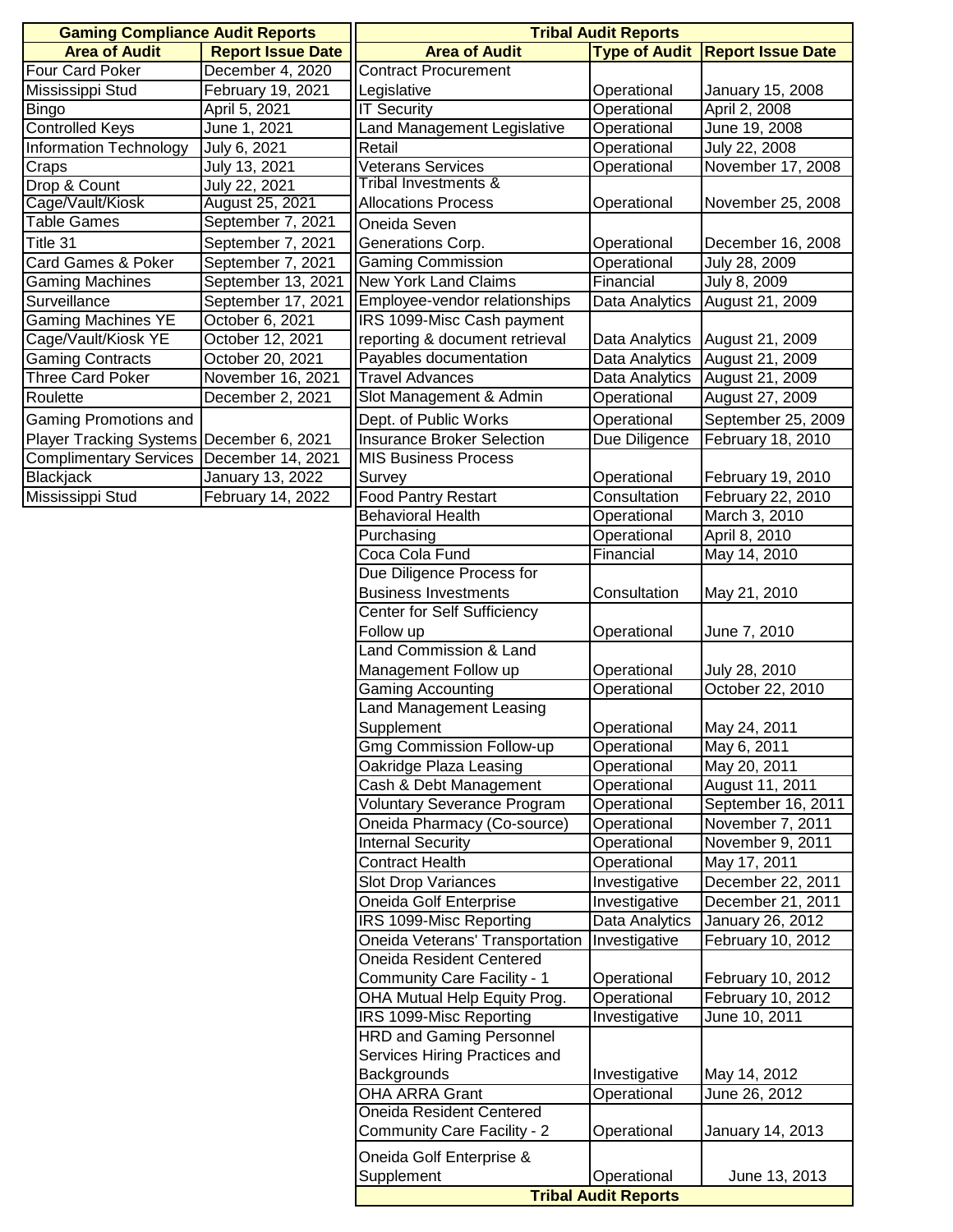| <b>Area of Audit</b>                                                     | <b>Type of Audit</b>       | <b>Report Issue Date</b> |  |  |  |
|--------------------------------------------------------------------------|----------------------------|--------------------------|--|--|--|
| <b>Proper Commssion Records</b>                                          |                            |                          |  |  |  |
| Disposal                                                                 | Investigative              | February 18, 2014        |  |  |  |
| Oneida Housing Low Income                                                |                            |                          |  |  |  |
| <b>Home Construction</b>                                                 | Operational                | February 7, 2014         |  |  |  |
| Anna John Resident Centered                                              |                            |                          |  |  |  |
| Care Community                                                           | Operational                | April 14, 2014           |  |  |  |
| Law Enforcement Compliant                                                |                            |                          |  |  |  |
| Process                                                                  | Operational                | May 30, 2014             |  |  |  |
| <b>Governmental Services Division</b>                                    |                            |                          |  |  |  |
| <b>Office Governance</b>                                                 | Operational                | July 15, 2014            |  |  |  |
| Land Management/Land Comm-                                               |                            |                          |  |  |  |
| ission Real Estate Acquisition                                           |                            |                          |  |  |  |
| <b>Fuction Preliminary Evaluation</b>                                    | Consultation               | July 15, 2014            |  |  |  |
| Ecolane Transit System                                                   | Consultation               | December 13, 2013        |  |  |  |
| Oneida Food Pantry                                                       | Operational                | July 20, 2007            |  |  |  |
| <b>DPW Cemetery Maintenance</b>                                          | Operational                | October 11, 2016         |  |  |  |
| <b>Oneida Minors Trust Fund</b>                                          | Operational                | October 14, 2016         |  |  |  |
| Retail Open Road Rewards Prog                                            | Consultation               | December 1, 2016         |  |  |  |
| <b>Ticket &amp; Merchandise Distribution</b>                             | Operational                | February 10, 2017        |  |  |  |
| Employee Advocacy Dept.                                                  | Performance                | October 18, 2017         |  |  |  |
| Kalihwisaks                                                              | Performance                | October 18, 2017         |  |  |  |
| <b>Integrated Food Systems</b>                                           | Performance                | October 19, 2017         |  |  |  |
| Tourism                                                                  | Performance                | November 27, 2017        |  |  |  |
| Veterans Service Admin                                                   | Performance                | November 29, 2017        |  |  |  |
| Grants                                                                   | Performance                | November 30, 2017        |  |  |  |
| <b>Utilities</b>                                                         | Performance                | November 30, 2017        |  |  |  |
| Environmental Health & Safety                                            | Performance                | November 30, 2017        |  |  |  |
| <b>SEOTS</b>                                                             | Performance                | December 13, 2017        |  |  |  |
| Pardon & Forgiveness Screening                                           |                            |                          |  |  |  |
| Committee                                                                | Performance                | January 3, 2018          |  |  |  |
| Tsyunhehkwa                                                              | Performance                | January 17, 2018         |  |  |  |
| <b>Oneida Police Department</b>                                          | Performance                | January 17, 2018         |  |  |  |
| <b>Vocational Rehab Job Training</b>                                     | Performance                | January 23, 2018         |  |  |  |
| Custodial                                                                | Performance                | February 9, 2018         |  |  |  |
| <b>Gaming Custodial</b>                                                  | Performance                | February 9, 2018         |  |  |  |
|                                                                          |                            | February 28, 2018        |  |  |  |
| Human Resource Depart<br>Oneida Election Board                           | Performance<br>Performance | March 8, 2018            |  |  |  |
|                                                                          |                            |                          |  |  |  |
| Oneida Elder Services                                                    | Performance                | March 9, 2018            |  |  |  |
| <b>Higher Education</b>                                                  | Performance                | March 9, 2018            |  |  |  |
| <b>Oneida Seven Generations</b>                                          | Performance                | April 5, 2018            |  |  |  |
| <b>Business Committee Credit Card</b>                                    |                            |                          |  |  |  |
| Activity                                                                 | Operational                | May 18, 2018             |  |  |  |
| Oneida Golf                                                              |                            |                          |  |  |  |
| Enterprise/Thornberry Creek at                                           | Investigative              | July 26, 2018            |  |  |  |
| <b>Medical Professionals</b>                                             | Performance                | August 1, 2018           |  |  |  |
| Engineering                                                              | Performance                | August 2, 2018           |  |  |  |
| <b>Behavioral Health</b>                                                 | Performance                | October 15, 2018         |  |  |  |
| Court                                                                    | Performance                | May 16, 2019             |  |  |  |
| Judiciary - Family Court                                                 | Performance                | May 16, 2019             |  |  |  |
| Development Division Admin                                               | Performance                | August 2, 2018           |  |  |  |
| Gaming CR Shuttle Dept.                                                  | Performance                | August 13, 2018          |  |  |  |
| Planning Department                                                      | Performance                | October 15, 2018         |  |  |  |
| <b>Gaming Compliance</b>                                                 | Performance                | October 23, 2018         |  |  |  |
| Zoning Administration                                                    | Performance                | October 31, 2018         |  |  |  |
| GIS                                                                      | Performance                | March 22, 2019           |  |  |  |
| <b>DPW Administration</b>                                                | Performance                | March 22, 2019           |  |  |  |
| <b>Patient Registration</b>                                              | Performance                | May 30, 2019             |  |  |  |
| <b>Central Purchasing</b>                                                | Performance                | August 13, 2018          |  |  |  |
| <b>Tribal Audit Reports</b>                                              |                            |                          |  |  |  |
| <b>Area of Audit</b><br><b>Type of Audit</b><br><b>Report Issue Date</b> |                            |                          |  |  |  |
|                                                                          |                            |                          |  |  |  |